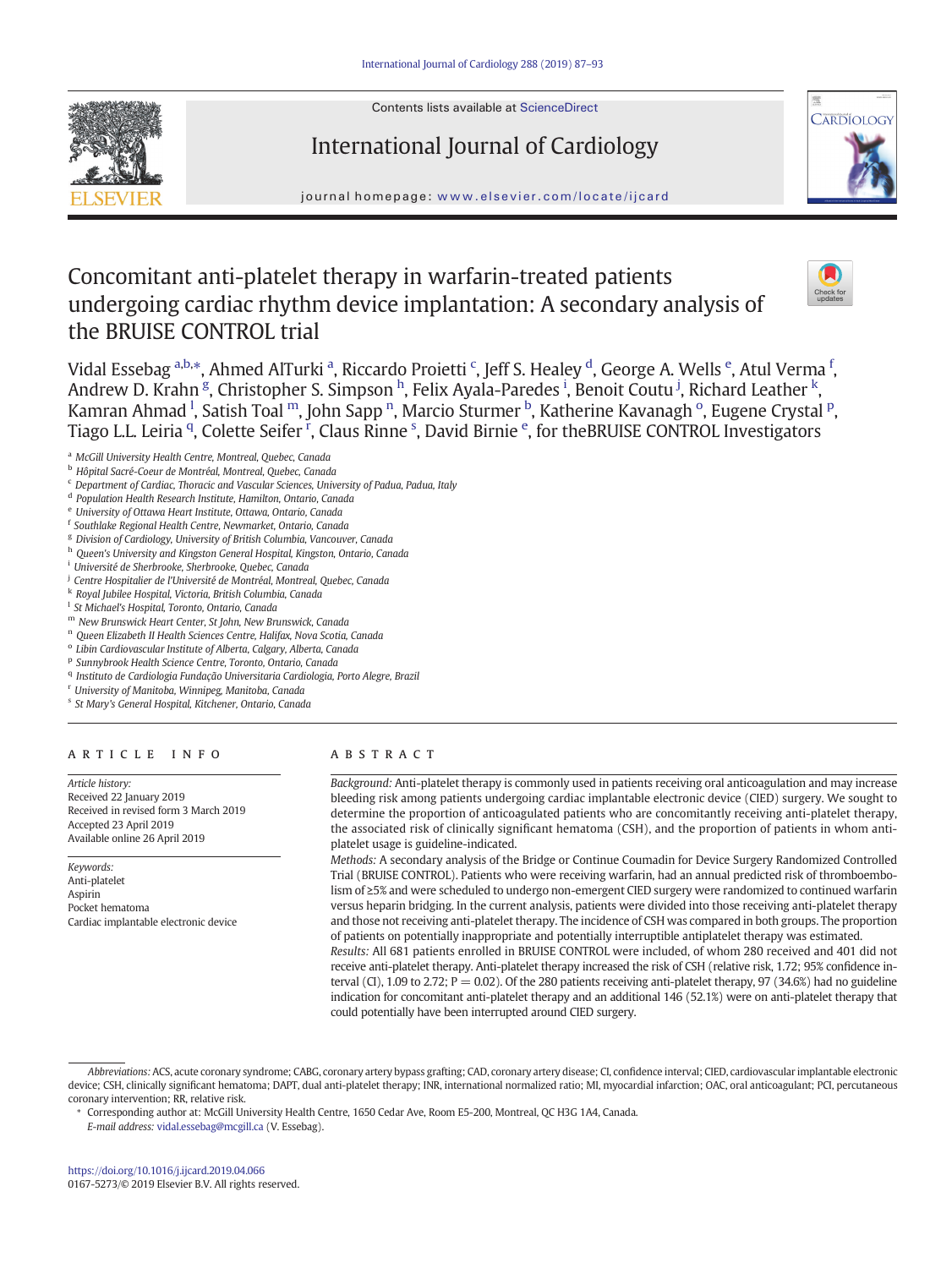Conclusions: Concomitant anti-platelet therapy in patients receiving anticoagulation is associated with a significant risk of CSH. The majority of concomitant anti-platelet therapy is potentially inappropriate or interruptible. Trial registration: [clinicaltrials.gov](http://clinicaltrials.gov) Identifier: (NCT00800137)

© 2019 Elsevier B.V. All rights reserved.

# <span id="page-1-0"></span>1. Background

Cardiovascular implantable electronic devices (CIED) are frequently implanted worldwide [[1](#page-5-0)]. The development of a device pocket hematoma is a feared complication of CIED surgery occurring in 1% to 16% of patients depending on antithrombotic use [[2](#page-5-0)]. Most importantly, clinically significant pocket hematomas (CSH) have been associated with an almost 8-fold increase in the risk of serious device system infection [\[3](#page-5-0)]. Device hematomas are costly to the health care system [[4,5](#page-5-0)], can prolong hospitalization [\[6,7](#page-5-0)] and in some patients require surgical evacuation [\[8\]](#page-5-0). Therefore, strategies to reduce the development of pocket hematoma should be prioritized.

A significant proportion, up to 35%, of patients undergoing CIED implantation is receiving anticoagulation [\[9,10\]](#page-5-0). Heparin use at the time of implantation is associated with a 16% to 20% risk of pocket hematoma [[7,11](#page-5-0)–13]. In the Bridge or Continue Coumadin for Device Surgery Randomized Controlled Trial (BRUISE CONTROL), among patients receiving chronic warfarin therapy who underwent CIED implantation, continued warfarin was associated with a significant reduction in the incidence of pocket hematoma compared to a bridging strategy with heparin [\[11](#page-5-0)]. The use of antiplatelet therapy has also been associated with an increase in pocket hematoma [\[12\]](#page-5-0).

In patients receiving anticoagulation therapy, the use of concurrent antiplatelet agents may be potentially inappropriate [\[14](#page-5-0)] and represents a group of patients who may develop preventable bleeding episodes [[15\]](#page-5-0) including CSH. Current guidelines regarding oral anticoagulation (OAC) and antiplatelet therapy are summarized in Table 1.

Discerning the proportion of potentially preventable episodes of CSH is of clinical interest. Therefore, we conducted an analysis of the BRUISE CONTROL trial (that enrolled patients between October 2009 and February 2013) with the primary aim of ascertaining the proportion of patients who were on potentially inappropriate concomitant antiplatelet therapy (according to current guidelines) [\[16](#page-5-0)–18] or were on potentially interruptible antiplatelet therapy.

#### 2. Methods

#### 2.1. Study design and participants

The BRUISE CONTROL trial (NCT00800137) was a multicenter single-blind randomized controlled trial designed to determine whether a strategy of continued warfarin, compared to bridging with heparin, at the time of pacemaker or defibrillator surgery reduced the incidence of CSH in patients with moderate to high risk of thromboembolic events. The design and primary results of the BRUISE CONTROL trial have been previously described [[11,19](#page-5-0)]. The Ethics Committee of each of the participating institutions approved the protocol and all patients gave written, informed consent. The BRUISE CONTROL trial randomized 681 eligible patients in a 1:1 ratio to continued warfarin treatment or bridging therapy with heparin. To be eligible for inclusion, patients had an annual predicted risk of thromboembolism of 5% or more, were receiving warfarin and were scheduled to undergo non-emergent device surgery (implantation of a new device, pulse-generator change, lead replacement, or pocket revision).

#### 2.2. Antithrombotic use

Patients in the continued-warfarin group, had an international normalized ratio (INR) target of 3.0 or lower on the day of the procedure. For patients with a mechanical valve, an INR of 3.5 or less was permitted. In the heparin-bridging group, warfarin was discontinued 5 days before the procedure and patients were started on full therapeutic doses of low-

#### Table 1

Guideline recommendations on antiplatelet therapy in patients with atrial fibrillation in need of oral anticoagulation.

|                                            | European Society of Cardiology guidelines<br>for the management of AF 2016 [16]                                      | Canadian Cardiovascular Society<br>guidelines for the<br>management of AF 2016 [18]                                     | American College Cardiology/American Heart<br>Association guidelines for the management of<br>AF 2014 [27]                                 |
|--------------------------------------------|----------------------------------------------------------------------------------------------------------------------|-------------------------------------------------------------------------------------------------------------------------|--------------------------------------------------------------------------------------------------------------------------------------------|
| After ACS- low bleeding risk               | OAC monotherapy after 12 months of dual therapy<br>with OAC and antiplatelet (including 6 months of<br>OAC and DAPT) | OAC monotherapy after 12 months of<br>dual therapy with OAC and clopidogrel<br>(includes three months of DAPT initially | No recommendation regarding antithrombotic<br>use in CAD and AF                                                                            |
| After ACS- high bleeding risk              | OAC monotherapy after 12 months of dual therapy<br>with OAC and antiplatelet (including 6 months of<br>OAC and DAPT) | if underwent PCI). No distinction<br>between low and high bleeding risk <sup>g</sup>                                    | No recommendation regarding antithrombotic<br>use in CAD and AF                                                                            |
| After elective PCI- low bleeding<br>risk   | OAC monotherapy after 12 months of dual therapy<br>with OAC and antiplatelet (including 6 months of<br>OAC and DAPT) | OAC monotherapy after 12 months of<br>dual therapy with OAC and clopidogrel.<br>No distinction between low and high     | No recommendation regarding antithrombotic<br>use in CAD and AF                                                                            |
| After elective PCI - high bleeding<br>risk | OAC monotherapy after 6 months of dual therapy<br>with OAC and antiplatelet (including 1 month of<br>OAC and DAPT)   | bleeding risk <sup>g</sup>                                                                                              | No recommendation regarding antithrombotic<br>use in CAD and AF                                                                            |
| Stable CAD                                 | OAC monotherapy                                                                                                      | OAC monotherapy                                                                                                         | No recommendation regarding antithrombotic<br>use in CAD and AF                                                                            |
| Peripheral arterial disease                | OAC monotherapy <sup>a</sup>                                                                                         | OAC monotherapy                                                                                                         | No recommendation regarding antithrombotic<br>use in patients with AF though OAC<br>monotherapy not recommended for PAD alone <sup>d</sup> |
| Cerebrovascular disease                    | OAC monotherapy                                                                                                      | OAC monotherapy <sup>c</sup>                                                                                            | OAC monotherapy (unless ACS or recent stent) <sup>e</sup>                                                                                  |
| Mechanical prosthetic valves               | VKA $+$ aspirin in patients not at high bleeding risk $\mathbf{b}$                                                   | No recommendation regarding<br>antithrombotic use in mechanical<br>valve and AF                                         | $VKA$ + aspirin in all mechanical valves. Aspirin<br>is reasonable in bioprosthetic valves <sup>t</sup>                                    |

<sup>a</sup> From the ESC 2017 PAD guidelines [[24\]](#page-5-0).

<sup>b</sup> From the EHRA antithrombotic therapy in atrial fibrillation associated with valvular heart disease consensus document [[17\]](#page-5-0).

 $c$  From the Canadian stroke best practice recommendations 2017 [[23\]](#page-5-0).

<sup>d</sup> From the ACC/AHA PAD guidelines 2016 [\[32](#page-6-0)].

<sup>e</sup> From the AHA/ASA 2014 stroke guidelines [\[25](#page-5-0)].

From the ACC/AHA VHD guideline 2017 [\[20](#page-5-0)].

<sup>g</sup> The CCS 2018 antiplatelet guideline suggests that patients with ACS/post PCI who are at low risk of bleeding and who have high risk clinical and angiographic features (diabetes mellitus, prior ACS, chronic renal dysfunction (creatinine clearance <60 mL/min), multi-vessel disease, multiple stents implanted, complex bifurcation lesion, total stent length > 60 mm, chronic total occlusion intervention or bioabsorbable vascular scaffold implantation) be continued on aspirin in addition to the OAC (weak recommendation; low quality evidence) [\[28](#page-5-0)].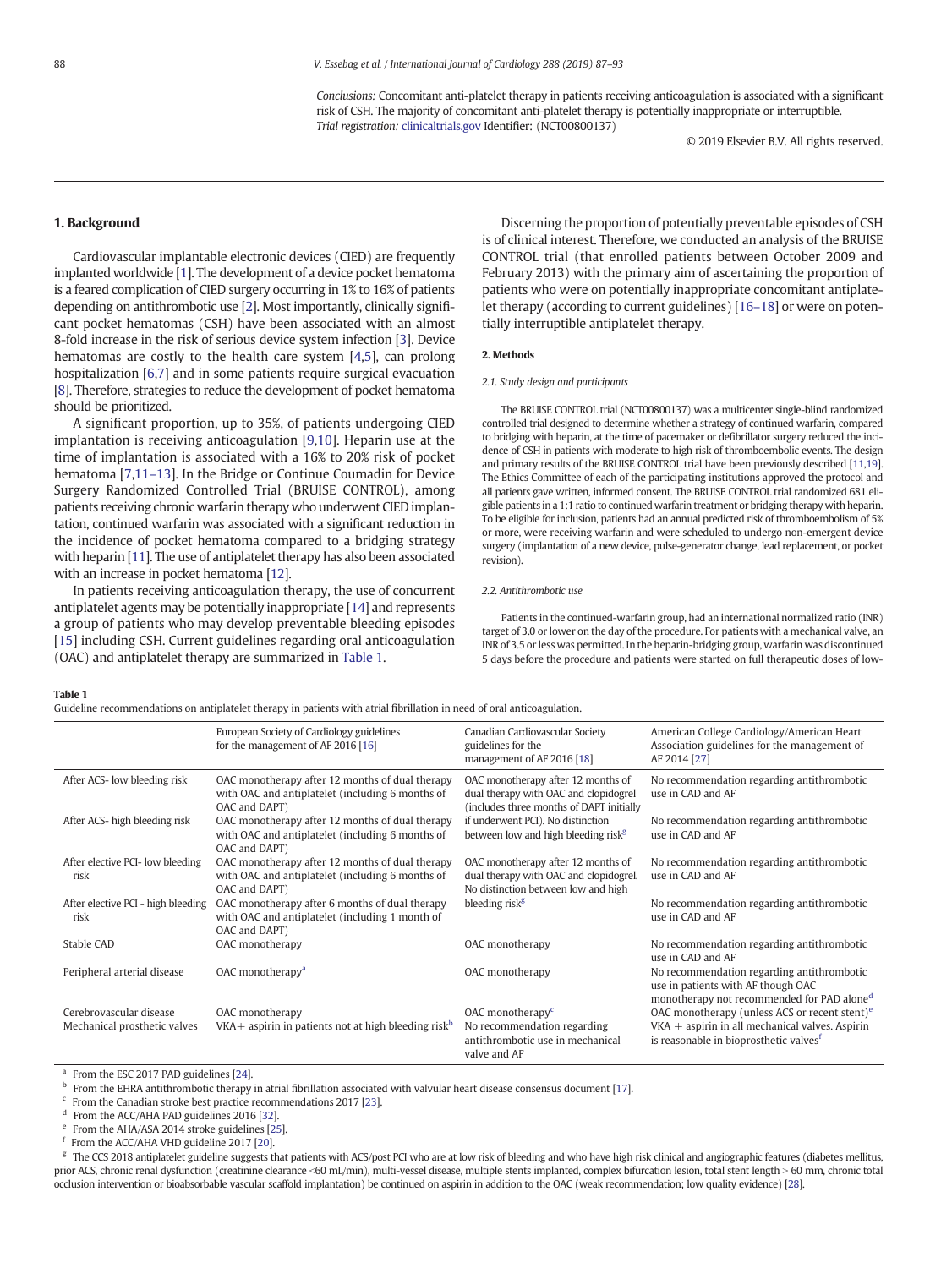molecular-weight heparin or intravenous heparin 3 days before the procedure. Warfarin was resumed at next scheduled dose following the procedure and heparin bridging reinitiated 24 h post procedure and continued until therapeutic INR achieved.

#### 2.3. Anti-platelet management

Selection of baseline anti-platelet therapy was at the discretion of treating physicians and was not dictated by the Bruise Control protocol [\[11](#page-5-0)]. However, the protocol suggested that indicated aspirin should be continued peri-operatively. Furthermore, the protocol recommended that in patients who had undergone implantation of a bare-metal stent  $>1$  year prior, clopidogrel should be stopped for 5 days before the procedure. In patients with more recently implanted bare-metal stents and in patients with drug-eluting stents, clopidogrel was continued [\[11](#page-5-0)].

#### 2.4. Definitions

Potentially inappropriate concomitant antiplatelet therapy was defined as the absence of a percutaneous coronary intervention (PCI) or coronary artery bypass grafting (CABG) within the preceding 12 months (or with date unspecified), as well as the absence of any mechanical valves [16–[18](#page-5-0),[20](#page-5-0)]. Potentially interruptible (in the perioperative period) concomitant antiplatelet therapy was defined as the absence PCI or CABG in the preceding 12 months. Patients taking clopidogrel for a coronary stent or acute coronary syndrome (ACS) were not considered potentially inappropriate or potentially interruptible. Patients were defined as being on continued clopidogrel if clopidogrel was not interrupted ≥5 days prior to surgery.

#### 2.5. Blinding and study outcomes

Due to differences in the route of delivery, blinding was not possible and thus patients were aware of the assigned study treatment. All potential CSH were adjudicated by a blinded team of evaluators. Patients in whom a CSH developed were followed until CSH resolution; this encompassed monitoring for any additional complications related to the hematoma including infection.

The primary outcome was clinically significant device-pocket hematoma, defined as a hematoma requiring further surgery, resulting in prolongation of hospitalization (extended hospitalization or rehospitalization for at least 24 h), or requiring interruption of oral anticoagulation therapy.

#### 2.6. Statistical analysis

Patients were divided into two groups depending on whether the patient was receiving antiplatelet medication at the time of surgery (aspirin and/or continued clopidogrel) Descriptive statistics were reported for baseline patient characteristics and details related to CIED surgery. Continuous variables were presented as mean  $\pm$  SD for normally distributed variables and medians and interquartile ranges (IQR) for non-normally distributed variables. Categorical variables were presented as frequencies with percentages. The primary outcome was the occurrence of clinically significant device-pocket hematoma as

# Ta<br>Ba

| Characteristics                                             | Anti-platelet therapy<br>$N = 280$ | No anti-platelet<br>$N = 401$ |
|-------------------------------------------------------------|------------------------------------|-------------------------------|
| Continuous warfarin $-$ no. $(\%)$                          | 146 (52.1%)                        | 197 (49.1%)                   |
| Bridging $-$ no. $(\%)$                                     | 134 (47.9%)                        | 204 (50.9%)                   |
| Demographics                                                |                                    |                               |
| Age - yr                                                    | $70.5 + 10.2$                      | $72.4 + 10.3$                 |
| Male sex $-$ no. $(\%)$                                     | 222 (79.3%)                        | 273 (68.1%)                   |
| Body mass index - $\text{kg/m}^2$                           | $29.0 + 6.0$                       | $27.9 \pm 5.9$                |
| Past medical history                                        |                                    |                               |
| Rheumatic heart disease $-$ no. $(\%)$                      | 19 (6.8%)                          | 39 (9.8%)                     |
| Embolic transient ischemic attack - no. $(\%)$              | 54 (19.3%)                         | 71 (17.7%)                    |
| Embolic stroke $-$ no. $(\%)$                               | 48 (17.1%)                         | 77 (19.2%)                    |
| Non - CNS embolus - no. $(\%)$                              | 9(3.2%)                            | 12 (3.0%)                     |
| Hypertension $-$ no. $(\%)$                                 | 200 (71.4%)                        | 284 (70.8%)                   |
| Diabetes mellitus – no. $(\%)$                              | 117 (41.8%)                        | 149 (37.2%)                   |
| Atrial fibrillation and/or atrial flutter $-$ no. $(\%)$    | 245 (87.5%)                        | 358 (89.3%)                   |
| Myocardial infarction $-$ no. $(\%)$                        | 157 (56.1%)                        | 112 (27.9%)                   |
| Cardiomyopathy – no. $(\%)$                                 | 211 (75.4%)                        | 235 (58.6%)                   |
| Ischemic cardiomyopathy $-$ no. $(\%)$                      | 167 (59.6%)                        | 109 (27.2%)                   |
| Percutaneous coronary intervention - no. $(\%)$             | 94 (33.6%)                         | 42 (10.5%)                    |
| Percutaneous coronary intervention <1 year ago – no. $(\%)$ | 15 (5.4%)                          | $2(0.5\%)$                    |
| Coronary artery bypass surgery $-$ no. $(\%)$               | 108 (38.6%)                        | 75 (18.7%)                    |
| Coronary artery bypass surgery <1 year ago – no. $(\%)$     | 7(2.5%)                            | $2(0.5\%)$                    |
| Mechanical heart valve replacement $-$ no. $(\%)$           | 83 (29.6%)                         | 120 (29.9%)                   |
| Mean CHADS <sub>2</sub> score                               | $3.0 \pm 1.3$                      | $2.8 \pm 1.3$                 |

Deep vein thrombosis or pulmonary embolus – no.  $(\%)$  17 (6.1%) 17 (6.1%) 15 (3.7%)

No anti-platelet  $=$  not receiving aspirin or clopidogrel; no.  $=$  number; CNS  $=$  central nervous system;

previously defined. Subgroup analysis was performed according to randomization allocation to either continued warfarin or bridging strategy. Relative risk (RR) and 95% confidence intervals (CI) were calculated for comparisons of outcomes between patient receiving anti-platelet therapy and those not receiving anti-platelet therapy. The proportion of patients on potentially inappropriate antiplatelet therapy and the proportion of potentially preventable CSH were calculated.

# 3. Results

All 681 patients enrolled in the BRUISE CONTROL trial were included in this study; 280 and 401 patients were on and not on anti-platelet therapy at the time of device surgery respectively (Supplementary Fig. 1).

# 3.1. Patient characteristics

Indications for anticoagulation were similar between the two groups (anti-platelet versus no anti-platelet therapy) with atrial fibrillation being the most common indication. Patients on anti-platelet therapy were more likely have history of myocardial infarction (MI), ischemic cardiomyopathy, PCI or CABG surgery compared to patients not receiving anti-platelet therapy. Baseline patient characteristics are summarized in Table 2. Operative details were similar between patients receiving antiplatelet therapy and those not receiving anti-platelet therapy and are summarized in Supplementary Table 1. Patients receiving anti-platelet therapy had longer procedure times and were more likely to have a sandbag applied post-procedure.

# 3.2. Potentially inappropriate and potentially interruptible anti-platelet therapy

A total of 280 patients were receiving anti-platelet therapy concomitant with anticoagulation therapy. Most patients were receiving aspirin alone (250; 89.3%), while 18 (6.4%) were receiving dual anti-platelet therapy (DAPT) with asprin and clopidogrel, and the remaining 12 (4.3%) were receiving clopidogrel alone. There were no patients receiving ticagrelor or prasugrel.

Regarding indications for anti-platelet therapy, 97 (34.6%) of the 280 patients had no current indication for (potentially inappropriate) concomitant anti-platelet therapy in the presence of ongoing OAC therapy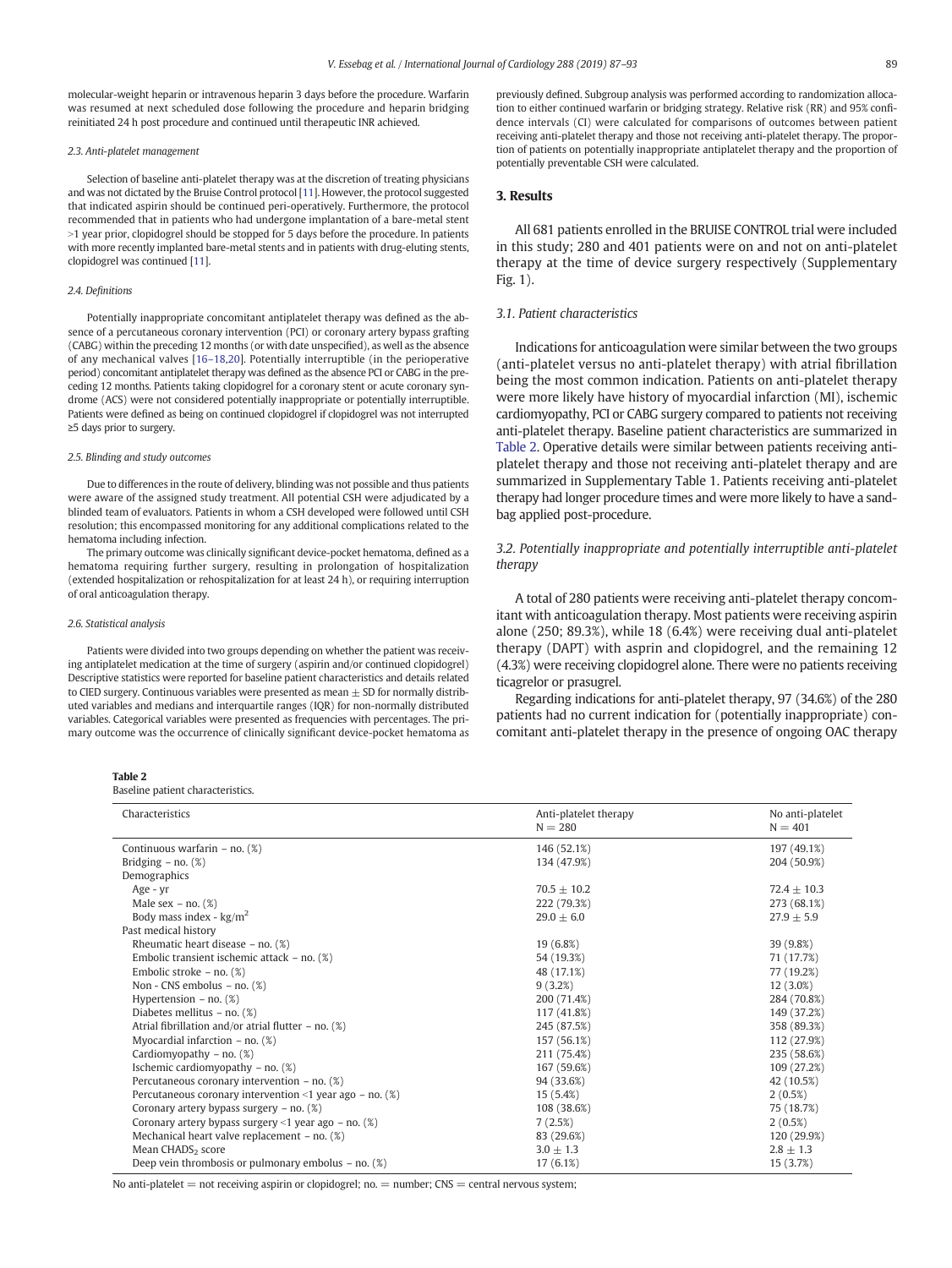(including 94 patients on aspirin alone, 1 patient receiving clopidogrel alone and 2 patients receiving DAPT). The majority of these patients had stable coronary artery disease including PCI or CABG greater than a year prior to the trial (Table 3). Another 146 (52.1%) of the 280 patients were on antiplatelet therapy that was potentially interruptible perioperatively. The remaining 37 (13.2%) of the 280 patients had an indication for antiplatelet therapy continuation perioperatively. The reasons to continue anti-platelet perioperatively were mainly due to PCI and CABG less than one year prior to CIED surgery.

#### 3.3. Anti-platelet therapy and outcomes

The primary outcome of CSH occurred in 36 of 280 patients (12.9%) in the anti-platelet group as compared with 30 of 401 (7.5%) in the no anti-platelet group (RR, 1.72; 95% CI, 1.09 to 2.72;  $P = 0.02$ ). This was primarily due to hematomas requiring interruption of anticoagulation (RR 1.82; 95% CI: 1.11, 2.97,  $P = 0.02$ ). While there was a trend toward an increased risk of hematomas requiring hospitalization and hematomas requiring reoperation, this did not meet statistical significance [\(Table 4\)](#page-4-0). There were no differences in the secondary outcomes. CSH occurred in 31 out of 243 (12.8%) patients on potentially inappropriate or potentially interruptible anti-platelet therapy compared to 35 out of 438 (8.0%) patients on appropriate therapy (not on anti-platelet or on appropriately continued anti-platelet therapy) ( $P = 0.04$ ). Among the 30 patients receiving clopidogrel, of whom 18 were receiving aspirin as well (DAPT), the incidence of CSH was 13.3%.

#### 3.4. CSH in patients receiving heparin bridging

In patients who were randomized to heparin bridging, the risk of CSH was higher in patients receiving anti-platelet therapy compared to those not receiving anti-platelet therapy (RR 1.76; 95% CI: 1.08, 2.88,  $P = 0.02$ ). Patients with potentially inappropriate and potentially interruptible concomitant anti-platelet therapy had an incidence of CSH at 25.6% and 21.6% respectively. In contrast, those not on anti-platelet therapy had a lower incidence of CSH at 12.3% (Supplementary Table 2).

#### 3.5. CSH in patients receiving continued warfarin

Overall, there were fewer CSH events in patients receiving warfarin. While there was a higher risk of CSH in patients receiving anti-platelet therapy compared to those not on anti-platelet therapy (RR 1.88; 95% CI: 0.61, 5.83,  $P = 0.27$ ), this did not reach statistical significance. Patients with potentially inappropriate concomitant anti-platelet therapy had a CSH incidence of 3.7%, those with potentially interruptible antiplatelet therapy had a CSH incidence of 2.8% and patients not receiving anti-platelet therapy had an incidence of 2.8% (Supplementary Table 3).

# 4. Discussion

This study evaluates the outcomes associated with potentially inappropriate and potentially interruptible anti-platelet therapy in patients who undergo CIED surgery through a sub-analysis of a randomized controlled trial. The main finding of this paper is that a significant proportion of the anti-platelet therapy received by patients who undergo CIED surgery is potentially not required (34.6% potentially inappropriate and another 52.1% potentially interruptible).

In those with atrial fibrillation who suffer an ACS or undergo an elective PCI, current guidelines recommend a combination of OAC and at least one antiplatelet for one year after the event, followed by antiplatelet interruption and OAC continuation [\[16,18](#page-5-0)]. This is due to a similar reduction in thromboembolic events but an increased risk of bleeding in anticoagulated patients who continue antiplatelet therapy [[21,22\]](#page-5-0). Similarly, guidelines recommend OAC alone without antiplatelet therapy in patients with cerebrovascular and peripheral arterial disease who have an indication for OAC [23–[25\]](#page-5-0). Aspirin is recommended for one year following coronary artery bypass grafting (CABG) [\[26\]](#page-5-0) but data and guidance is lacking in patients receiving OAC. Combination of OAC and aspirin may also be recommended in patients with mechanical heart valves with low bleeding risk [\[16](#page-5-0)–18].

In the current analysis, the definition of concomitant anti-platelet therapy potentially inappropriate according to current guidelines was restrictive, in order to provide a conservative estimate of potentially inappropriate anti-platelet therapy. All patients with mechanical valves were excluded from the non-indicated category though there is much debate as to whether all these patients should receive concomitant anti-platelet therapy [[16,27\]](#page-5-0). With regards to potentially interruptible anti-platelet therapy, all patients with CABG and PCI in the prior 12 months were excluded to provide a conservative estimate. However, current guidelines allow interruption of anti-platelet therapy 3–6 months after PCI [\[28](#page-5-0)]. Furthermore, the benefit of anti-platelet therapy after CABG in patients receiving OAC is unclear with most of the benefit occurring early [[29](#page-5-0)]. Therefore, anti-platelet therapy is likely interruptible.

Inappropriate anti-platelet therapy is an important clinical problem due to the risk of bleeding. In the ORBIT-AF registry, which enrolled 10,126 patients with atrial fibrillation, of whom 7347 were receiving OAC, the combination of OAC and aspirin did not improve the outcomes of stroke and MI compared to OAC alone (MI 0.48% vs 0.38% and stroke 0.65% vs 0.42% respectively). However, the use of combination therapy was associated with a 50% increase in major bleeding. Around 40% of patients on combined therapy did not have an indication for concomitant aspirin therapy [\[30](#page-5-0)]. In a retrospective study of 948 patients with nonvalvular atrial fibrillation that excluded patients with ACS, 430 patients were receiving OAC and concomitant aspirin. Of the 430 patients, at least 46% had no indication for concomitant anti-platelet therapy [\[31](#page-5-0)]. The highest rates of bleeding were seen in patients who received bridging with heparin and concomitant aspirin therapy; this emphasizes that in patients at the highest risk of bleeding, who are receiving anticoagulation and need concomitant anti-platelet therapy, it is much safer to continue warfarin than to bridge with heparin.

Medical encounters provide an opportunity for correction of medical errors, and invasive procedures are an opportunity to reexamine the need for anti-thrombotic therapy. As shown in [Table 1,](#page-1-0) there are numerous recommendations from various guidelines recommending

#### Table 3

Indication for concomitant antiplatelet therapy.

| Indication                                                                     | Patients on aspirin<br>$N = 250$ | Patients on clopidogrel<br>$N = 12$ | Patients on aspirin and clopidogrel<br>$N = 18$ |
|--------------------------------------------------------------------------------|----------------------------------|-------------------------------------|-------------------------------------------------|
| Percutaneous coronary intervention <1 year ago <sup>a</sup> – no. (%)          | 43 (17.2%)                       | 5(41.7%)                            | 12 (66.7%)                                      |
| Percutaneous coronary intervention $\geq 1$ year ago – no. (%)                 | 28 (11.2%)                       | 2(16.7%)                            | 4(22.2%)                                        |
| Coronary artery bypass surgery <1 year ago <sup><math>a</math></sup> – no. (%) | 67 (26.8%)                       | 3(25.0%)                            | 4(22.2)                                         |
| Coronary artery bypass surgery $\geq 1$ year ago – no. (%)                     | 30 (12.0%)                       | 1(8.3%)                             | 3(16.7%)                                        |
| Clopidogrel due to coronary stent no. (%)                                      | N/A                              | $6(50.0\%)$                         | 13 (72.2%)                                      |
| Clopidogrel due to ACS no. (%)                                                 | N/A                              | 4 (33.3%)                           | 1(5.6%)                                         |
| Clopidogrel due to previous TIA/stroke no. (%)                                 | N/A                              | 4 (33.3%)                           | 3(16.7%)                                        |
| Mechanical valve                                                               | 80 (32.0%)                       | 3(25.0%)                            | $\Omega$                                        |

<sup>a</sup> Including those with date unspecified.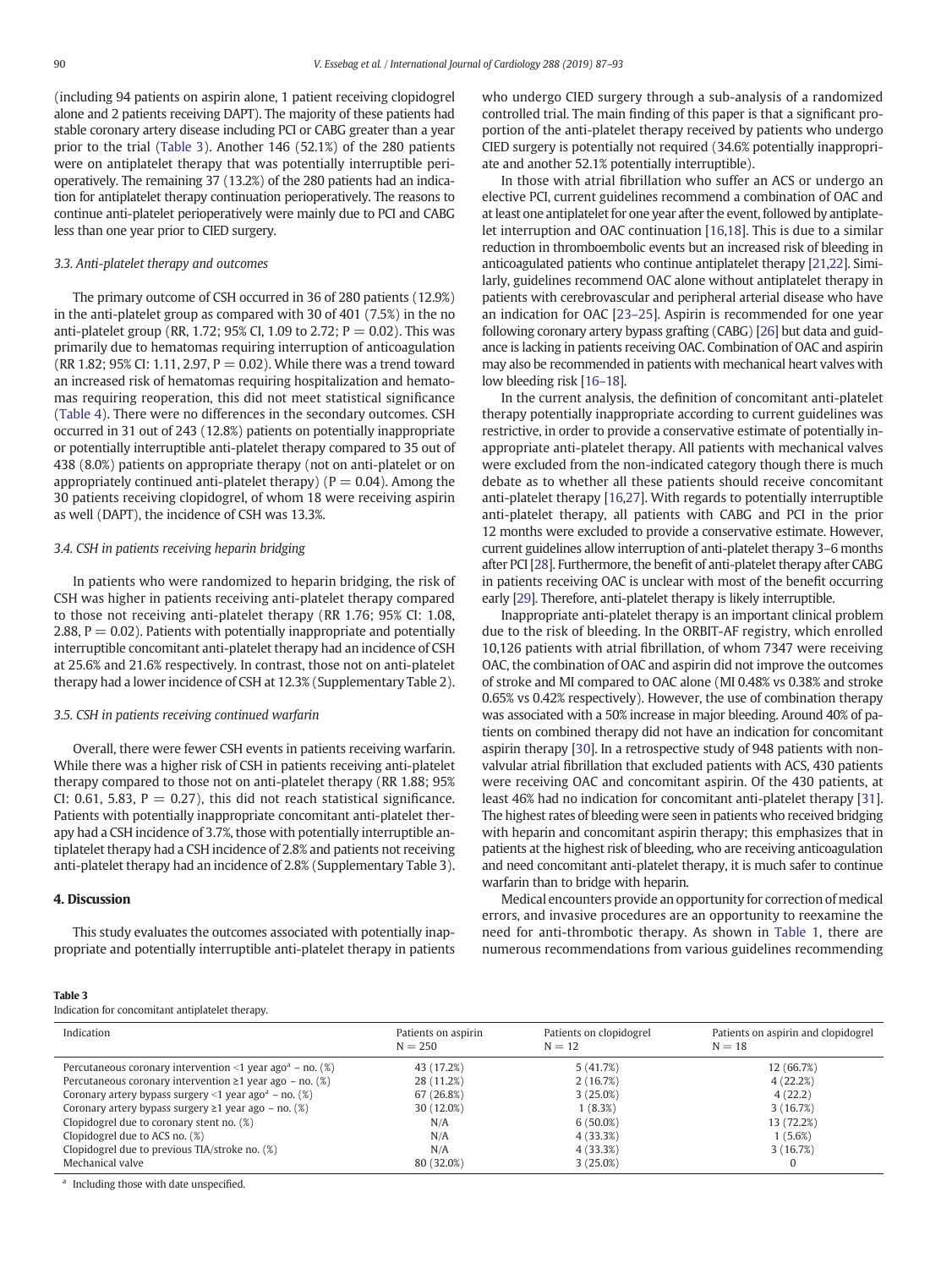#### <span id="page-4-0"></span>Table 4

Primary and secondary outcomes in patients receiving concomitant anti-platelet therapy compared to those not receiving anti-platelet therapy.

|                                                                    | Anti-platelet therapy<br>$N = 280$ | No anti-platelet<br>$N = 401$ | Relative risk    | P-value |
|--------------------------------------------------------------------|------------------------------------|-------------------------------|------------------|---------|
| Primary outcome                                                    |                                    |                               |                  |         |
| Clinically significant hematoma-no. (%)                            | 36 (12.9%)                         | 30(7.5%)                      | 1.72 (1.09,2.72) | 0.021   |
| Components of the primary outcome                                  |                                    |                               |                  |         |
| Hematoma prolonged hospitalization $-$ no. $(\%)$                  | 10(3.6%)                           | 10(2.5%)                      | 1.43(0.60, 3.40) | 0.415   |
| Hematoma requiring interruption of anti-coagulation $-$ no. $(\%)$ | 33 (11.8%)                         | 26(6.5%)                      | 1.82 (1.11,2.97) | 0.017   |
| Hematoma requiring re-operation $-$ no. $(\%)$                     | 7(2.5%)                            | $4(1.0\%)$                    | 2.51 (0.74,8.48) | 0.140   |
| Secondary outcomes                                                 |                                    |                               |                  |         |
| All-cause mortality – no. $(\%)$                                   | $2(0.7\%)$                         | $2(0.5\%)$                    |                  | 1.000   |
| Transient ischemic attack $-$ no. $(\%)$                           | 0                                  | $1(0.3\%)$                    |                  | 1.000   |
| Stroke $-$ no. $(\%)$                                              | $1(0.4\%)$                         | $1(0.3\%)$                    |                  | 1.000   |
| Superficial wound infection $-$ no. $(\%)$                         | $1(0.4\%)$                         | $3(0.8\%)$                    |                  | 0.647   |
| Device system infection $-$ no. $(\%)$                             | 5(1.8%)                            | $4(1.0\%)$                    |                  | 0.499   |
| Myocardial infarction $-$ no. $(\%)$                               | $1(0.4\%)$                         | $\Omega$                      |                  | 0.411   |

discontinuation of anti-platelet therapy in patients receiving OAC. These pertain to patients with stable coronary artery disease (CAD), peripheral arterial disease and cerebrovascular disease [\[23,28,](#page-5-0)[32\]](#page-6-0). Deprescribing is the act of stopping medications that a patient no longer needs or when the risks currently outweigh the benefits [\[33](#page-6-0)]. There has been a large movement toward deprescribing in the geriatric population receiving polypharmacy [[34\]](#page-6-0). Several studies have documented the benefits of deprescribing [[35\]](#page-6-0). We propose that concomitant antiplatelet therapy be considered for deprescribing in light of the recent evidence and guidelines that outline the unfavorable risk to benefit profile. In patients undergoing CIED surgery, concomitant anti-platelet therapy significantly increases the risk CSH, which is associated with prolonged hospitalization and infection [[3](#page-5-0)]. Therefore, physicians should consider upcoming CIED surgery as an opportunity to reexamine antithrombotic regimens. In addition, utilizing the opportunity to deprescribe concomitant anti-platelet therapy may also prevent other long-term bleeding events. Given the numerous barriers to deprescribing such as limited knowledge, fear of withdrawal side effects and limited consulting time [\[33](#page-6-0)], simple solutions, such as reminders and prompts that have been shown to be useful in assisting physicians with deprescribing, should be considered [\[36,37\]](#page-6-0).

Initiation of aspirin perioperatively has been shown to increase bleeding without reducing the thromboembolic risk [\[38](#page-6-0)]. The effects of potentially inappropriate aspirin therapy in patients undergoing surgical procedures was well delineated in the POISE 2 trial which randomized 10,000 patients who were undergoing non-cardiac surgery to receive aspirin or placebo. Patients were further subdivided according to whether they had not been taking aspirin before the study (initiation stratum) or if they were already on an aspirin regimen (continuation stratum). There was no difference in the composite score of death or MI between aspirin and placebo regardless of the stratum. However, major bleeding was more common in patients on aspirin [\[38\]](#page-6-0).

The higher rate of bleeding in patients with an ongoing indication for aspirin therapy, namely PCI or CABG in the preceding year, is a cause for concern. Given current recommendations to interrupt anti-platelet therapy 6–12 weeks after PCI as well as data demonstrating that the majority of the benefit of continued anti-platelet therapy after CABG occurs very early, strong consideration should be given to interrupting anti-platelet therapy perioperatively in patients undergoing CIED surgery.

While the BRUISE CONTROL trial was designed and conducted according to best practice recommendations and the established standard of care at that time, current results highlight the prevalence of concomitant antiplatelet use in patients with stable CAD receiving OAC. In addition, potentially inappropriate concomitant anti-platelet therapy continues to be a prevalent problem [[30,31](#page-5-0)[,39](#page-6-0)] despite current guideline recommendations [\[23,25](#page-5-0),[27,28\]](#page-5-0), which suggests that uptake of these guidelines remains sub-optimal. The evaluation of a patient referred for an interventional procedure such CIED surgery is a golden opportunity for all stakeholders, internists, cardiologists and electrophysiologists, to reassess the indications for ongoing anti-platelet therapy as well the potential for interrupting anti-platelet therapy. While clinical trials like BRUISE CONTROL [\[11\]](#page-5-0) and FinPAC [\[40\]](#page-6-0) have shown the safety of continued warfarin during CIED surgery, concomitant anti-platelet therapy increases the risk of CSH.

#### 4.1. Limitations

There are some noteworthy limitations of this analysis. The timing of patients' previous MI was unavailable. However, given the low proportion of PCI or CABG in the year prior to the procedure, which is the mainstay treatment for MI in enrolling institutions, most of these were likely remote infarctions. The trial was not powered to show a difference in bleeding associated antiplatelet therapy within the continued warfarin and bridging groups. However, the comparative risk of CSH in the anti-platelet group was statistically significant in the bridging group, which had a greater number of events.

# 5. Conclusions

The use of antiplatelet therapy in addition to OAC is common and may be avoided in many patients if current guidelines for antiplatelet therapy discontinuation in anticoagulated patients are followed. Deprescribing antiplatelet therapy may significantly reduce the risk of CSH in patients undergoing CIED surgery. Patients referred for elective CIED surgery should have careful review of antithrombotic therapy with attention to interrupting potentially inappropriate therapy in order to decrease risk of avoidable bleeding complications and risk of infection associated device pocket hematomas.

Supplementary data to this article can be found online at [https://doi.](https://doi.org/10.1016/j.ijcard.2019.04.066) [org/10.1016/j.ijcard.2019.04.066](https://doi.org/10.1016/j.ijcard.2019.04.066).

#### Funding

Supported by an operating grant from the Canadian Institutes of Health Research (CIHR), a CIHR Clinician Scientist Award (Dr. Essebag), a Clinical Research Scholar Award (Dr. Essebag) from Fonds de recherche du Québec - Santé (FRQS), and an Innovations grant from the University of Ottawa Heart Institute Academic Medical Organization Alternate Funding Program (funded by the Ministry of Health of Ontario).

# **Disclosures**

None.

## Acknowledgements

We thank Leslie Carlin and Karen MacDonald for central study coordination and Keri O'Reilly for data entry. We thank staff at the UOHI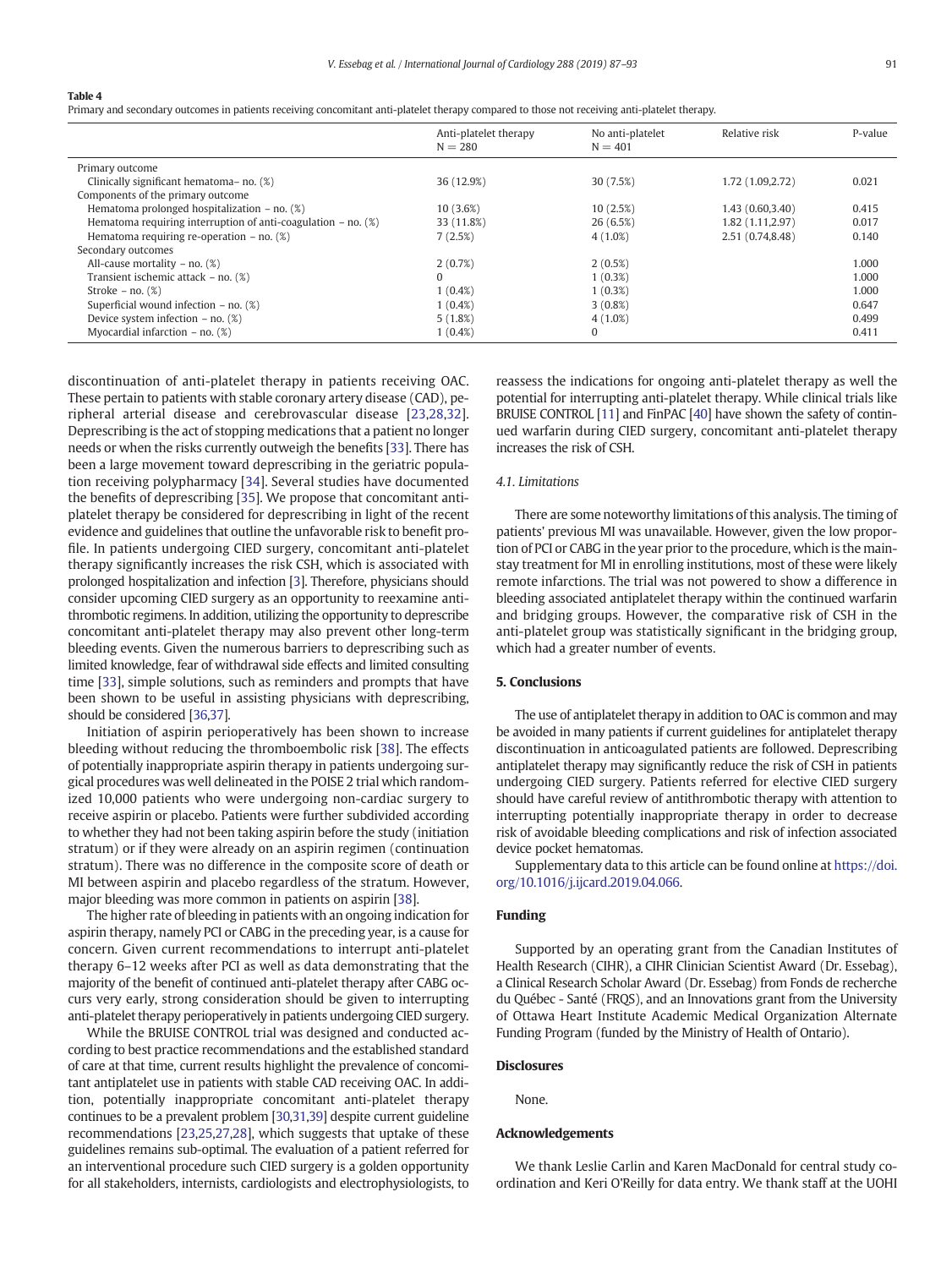<span id="page-5-0"></span>CVS Research Methods Center for database and statistical support/ analysis: Lily Chen, My-Linh Tran, Jordan Bernick, and Liz Yetisir.

#### Author contributions

Drs Essebag and Birnie had full access to all of the data in the study and take responsibility for the integrity of the data and the accuracy of the data analysis.

## Study concept and design

Essebag, AlTurki, Proietti, Birnie.

# Acquisition, analysis, or interpretation of data

Essebag, AlTurki, Healey, Wells, Verma, Krahn, Simpson, Ayala-Paredes, Coutu, Leather, Ahmad, Toal, Sapp, Sturmer, Kavanagh, Crystal, Leiria, Seifer, Rinne, Birnie.

#### Drafting of the manuscript

Essebag, AlTurki.

# Critical revision of the manuscript for important intellectual content

Healey, Wells, Verma, Krahn, Simpson, Ayala-Paredes, Coutu, Leather, Ahmad, Toal, Sapp, Sturmer, Kavanagh, Crystal, Leiria, Seifer, Rinne.

#### Statistical analysis

Essebag, AlTurki, Birnie.

#### Obtained funding

Essebag, Birnie.

#### Study supervision

Essebag, Birnie.

#### References

- [1] [H.G. Mond, A. Proclemer, The 11th world survey of cardiac pacing and implantable](http://refhub.elsevier.com/S0167-5273(19)30414-0/rf0005) cardioverter-defibrillators: calendar year 2009–[a World Society of Arrhythmia's](http://refhub.elsevier.com/S0167-5273(19)30414-0/rf0005) [project, Pacing Clin. Electrophysiol. 34 \(8\) \(2011\) 1013](http://refhub.elsevier.com/S0167-5273(19)30414-0/rf0005)–1027.
- [2] Nichols CI, Vose JG. Incidence of bleeding-related complications during primary implantation and replacement of cardiac implantable electronic devices. J. Am. Heart Assoc. 2017;6(1).
- [3] [V. Essebag, A. Verma, J.S. Healey, A.D. Krahn, E. Kalfon, B. Coutu, et al., Clinically sig](http://refhub.elsevier.com/S0167-5273(19)30414-0/rf0010)nifi[cant pocket hematoma increases long-term risk of device infection: BRUISE](http://refhub.elsevier.com/S0167-5273(19)30414-0/rf0010) [CONTROL INFECTION study, J. Am. Coll. Cardiol. 67 \(11\) \(2016\) 1300](http://refhub.elsevier.com/S0167-5273(19)30414-0/rf0010)–1308.
- [4] [M.R. Sohail, C.A. Henrikson, M.J. Braid-Forbes, K.F. Forbes, D.J. Lerner, Mortality and](http://refhub.elsevier.com/S0167-5273(19)30414-0/rf0015) [cost associated with cardiovascular implantable electronic device infections, Arch.](http://refhub.elsevier.com/S0167-5273(19)30414-0/rf0015) [Intern. Med. 171 \(20\) \(2011\) 1821](http://refhub.elsevier.com/S0167-5273(19)30414-0/rf0015)–1828.
- [5] [A.R. Sridhar, V. Yarlagadda, M.R. Yeruva, A. Kanmanthareddy, A. Vallakati, B. Dawn,](http://refhub.elsevier.com/S0167-5273(19)30414-0/rf0020) [et al., Impact of haematoma after pacemaker and CRT device implantation on hospi](http://refhub.elsevier.com/S0167-5273(19)30414-0/rf0020)[talization costs, length of stay, and mortality: a population-based study, Europace.](http://refhub.elsevier.com/S0167-5273(19)30414-0/rf0020) [17 \(10\) \(2015\) 1548](http://refhub.elsevier.com/S0167-5273(19)30414-0/rf0020)–1554.
- [6] [M.R. Reynolds, D.J. Cohen, A.D. Kugelmass, P.P. Brown, E.R. Becker, S.D. Culler, et al.,](http://refhub.elsevier.com/S0167-5273(19)30414-0/rf0025) The frequency and incremental cost of major complications among medicare bene fi[ciaries receiving implantable cardioverter-de](http://refhub.elsevier.com/S0167-5273(19)30414-0/rf0025)fibrillators, J. Am. Coll. Cardiol. 47 [\(12\) \(2006\) 2493](http://refhub.elsevier.com/S0167-5273(19)30414-0/rf0025)–2497.
- [7] [R. Proietti, I. Porto, M. Levi, A. Leo, V. Russo, E. Kalfon, et al., Risk of pocket hematoma](http://refhub.elsevier.com/S0167-5273(19)30414-0/rf0030) [in patients on chronic anticoagulation with warfarin undergoing electrophysiologi](http://refhub.elsevier.com/S0167-5273(19)30414-0/rf0030)[cal device implantation: a comparison of different peri-operative management](http://refhub.elsevier.com/S0167-5273(19)30414-0/rf0030) [strategies, Eur. Rev. Med. Pharmacol. Sci. 19 \(8\) \(2015\) 1461](http://refhub.elsevier.com/S0167-5273(19)30414-0/rf0030)–1479.
- [8] [J.C. de Oliveira, M. Martinelli, S.A. Nishioka, T. Varejao, D. Uipe, A.A. Pedrosa, et al.,](http://refhub.elsevier.com/S0167-5273(19)30414-0/rf0035) Effi[cacy of antibiotic prophylaxis before the implantation of pacemakers and](http://refhub.elsevier.com/S0167-5273(19)30414-0/rf0035) cardioverter-defi[brillators: results of a large, prospective, randomized, double](http://refhub.elsevier.com/S0167-5273(19)30414-0/rf0035)[blinded, placebo-controlled trial, Circ. Arrhythm. Electrophysiol. 2 \(1\) \(2009\) 29](http://refhub.elsevier.com/S0167-5273(19)30414-0/rf0035)–34.
- [9] [A. AlTurki, R. Proietti, D.H. Birnie, V. Essebag, Management of antithrombotic ther](http://refhub.elsevier.com/S0167-5273(19)30414-0/rf0040)[apy during cardiac implantable device surgery, J. Arrhythm. 32 \(3\) \(2016\) 163](http://refhub.elsevier.com/S0167-5273(19)30414-0/rf0040)–169.
- [10] [A.D. Krahn, J.S. Healey, C.S. Simpson, V. Essebag, S. Sivakumaran, D.H. Birnie,](http://refhub.elsevier.com/S0167-5273(19)30414-0/rf0045) [Anticoagulation of patients on chronic warfarin undergoing arrhythmia device](http://refhub.elsevier.com/S0167-5273(19)30414-0/rf0045) [surgery: wide variability of perioperative bridging in Canada, Heart Rhythm. 6 \(9\)](http://refhub.elsevier.com/S0167-5273(19)30414-0/rf0045) [\(2009\) 1276](http://refhub.elsevier.com/S0167-5273(19)30414-0/rf0045)–1279.
- [11] [D.H. Birnie, J.S. Healey, G.A. Wells, A. Verma, A.S. Tang, A.D. Krahn, et al., Pacemaker](http://refhub.elsevier.com/S0167-5273(19)30414-0/rf0050) or defi[brillator surgery without interruption of anticoagulation, N. Engl. J. Med. 368](http://refhub.elsevier.com/S0167-5273(19)30414-0/rf0050) [\(22\) \(2013\) 2084](http://refhub.elsevier.com/S0167-5273(19)30414-0/rf0050)–2093.
- [12] [C. Tompkins, A. Cheng, D. Dalal, J.A. Brinker, C.T. Leng, J.E. Marine, et al., Dual](http://refhub.elsevier.com/S0167-5273(19)30414-0/rf0055) [antiplatelet therapy and heparin "bridging" signi](http://refhub.elsevier.com/S0167-5273(19)30414-0/rf0055)ficantly increase the risk of bleed[ing complications after pacemaker or implantable cardioverter-de](http://refhub.elsevier.com/S0167-5273(19)30414-0/rf0055)fibrillator device [implantation, J. Am. Coll. Cardiol. 55 \(21\) \(2010\) 2376](http://refhub.elsevier.com/S0167-5273(19)30414-0/rf0055)–2382.
- [13] [R.T. Sant'anna, T.L. Leiria, T. Nascimento, J.R. Sant'anna, R.A. Kalil, G.G. Lima, et al., Meta](http://refhub.elsevier.com/S0167-5273(19)30414-0/rf0060)[analysis of continuous oral anticoagulants versus heparin bridging in patients undergo](http://refhub.elsevier.com/S0167-5273(19)30414-0/rf0060)[ing CIED surgery: reappraisal after the BRUISE](http://refhub.elsevier.com/S0167-5273(19)30414-0/rf0060) study, Pacing Clin. Electrophysiol. 38 (4) [\(2015\) 417](http://refhub.elsevier.com/S0167-5273(19)30414-0/rf0060)–423.
- [14] [C.N. Floyd, A. Ferro, Indications for anticoagulant and antiplatelet combined therapy,](http://refhub.elsevier.com/S0167-5273(19)30414-0/rf0065) [BMJ. 359 \(2017\) j3782](http://refhub.elsevier.com/S0167-5273(19)30414-0/rf0065).
- [15] [J.W. Eikelboom, J. Hirsh, Combined antiplatelet and anticoagulant therapy: clinical](http://refhub.elsevier.com/S0167-5273(19)30414-0/rf0070) benefi[ts and risks, J. Thromb. Haemost. 5 \(Suppl. 1\) \(2007\) 255](http://refhub.elsevier.com/S0167-5273(19)30414-0/rf0070)–263.
- [16] [P. Kirchhof, S. Benussi, D. Kotecha, A. Ahlsson, D. Atar, B. Casadei, et al., 2016 ESC](http://refhub.elsevier.com/S0167-5273(19)30414-0/rf0075) [guidelines for the management of atrial](http://refhub.elsevier.com/S0167-5273(19)30414-0/rf0075) fibrillation developed in collaboration [with EACTS, Eur. Heart J. 37 \(38\) \(2016\) 2893](http://refhub.elsevier.com/S0167-5273(19)30414-0/rf0075)–2962.
- [17] Lip GYH, Collet JP, Caterina R, Fauchier L, Lane DA, Larsen TB, et al. Antithrombotic therapy in atrial fibrillation associated with valvular heart disease: a joint consensus document from the European Heart Rhythm Association (EHRA) and European Society of Cardiology Working Group on Thrombosis, endorsed by the ESC Working Group on Valvular Heart Disease, Cardiac Arrhythmia Society of Southern Africa (CASSA), Heart Rhythm Society (HRS), Asia Pacific Heart Rhythm Society (APHRS), South African Heart (SA Heart) Association and Sociedad Latinoamericana de Estimulacion Cardiaca y Electrofisiologia (SOLEACE). Europace. 2017;19(11): 1757–1758.
- [18] [L. Macle, J. Cairns, K. Leblanc, T. Tsang, A. Skanes, J.L. Cox, et al., 2016 focused update of](http://refhub.elsevier.com/S0167-5273(19)30414-0/rf0080) [the Canadian Cardiovascular Society guidelines for the management of atrial](http://refhub.elsevier.com/S0167-5273(19)30414-0/rf0080) fibrilla[tion, Can. J. Cardiol. 32 \(10\) \(2016\) 1170](http://refhub.elsevier.com/S0167-5273(19)30414-0/rf0080)–1185.
- [19] [D. Birnie, J.S. Healey, A. Krahn, V. Essebag, S. Sivakumaran, A. Tang, et al., Bridge or](http://refhub.elsevier.com/S0167-5273(19)30414-0/rf0085) [continue Coumadin for device surgery: a randomized controlled trial rationale and](http://refhub.elsevier.com/S0167-5273(19)30414-0/rf0085) [design, Curr. Opin. Cardiol. 24 \(1\) \(2009\) 82](http://refhub.elsevier.com/S0167-5273(19)30414-0/rf0085)–87.
- [20] [R.A. Nishimura, C.M. Otto, R.O. Bonow, B.A. Carabello, J.P. Erwin 3rd, L.A. Fleisher,](http://refhub.elsevier.com/S0167-5273(19)30414-0/rf0090) [et al., 2017 AHA/ACC focused update of the 2014 AHA/ACC guideline for the man](http://refhub.elsevier.com/S0167-5273(19)30414-0/rf0090)[agement of patients with valvular heart disease: a report of the American College](http://refhub.elsevier.com/S0167-5273(19)30414-0/rf0090) [of Cardiology/American Heart Association Task Force on clinical practice guidelines,](http://refhub.elsevier.com/S0167-5273(19)30414-0/rf0090) Am. Coll. Cardiol. 70 (2) (2017) 252-289.
- [21] [L.D. Fiore, M.D. Ezekowitz, M.T. Brophy, D. Lu, J. Sacco, P. Peduzzi, et al., Department](http://refhub.elsevier.com/S0167-5273(19)30414-0/rf0095) [of Veterans Affairs Cooperative Studies Program Clinical Trial comparing combined](http://refhub.elsevier.com/S0167-5273(19)30414-0/rf0095) [warfarin and aspirin with aspirin alone in survivors of acute myocardial infarction:](http://refhub.elsevier.com/S0167-5273(19)30414-0/rf0095) [primary results of the CHAMP study, Circulation. 105 \(5\) \(2002\) 557](http://refhub.elsevier.com/S0167-5273(19)30414-0/rf0095)-563.
- [22] [M. Hurlen, M. Abdelnoor, P. Smith, J. Erikssen, H. Arnesen, Warfarin, aspirin, or both](http://refhub.elsevier.com/S0167-5273(19)30414-0/rf0100) [after myocardial infarction, N. Engl. J. Med. 347 \(13\) \(2002\) 969](http://refhub.elsevier.com/S0167-5273(19)30414-0/rf0100)–974.
- [23] [T. Wein, M.P. Lindsay, R. Cote, N. Foley, J. Berlingieri, S. Bhogal, et al., Canadian stroke](http://refhub.elsevier.com/S0167-5273(19)30414-0/rf0105) [best practice recommendations: secondary prevention of stroke, sixth edition](http://refhub.elsevier.com/S0167-5273(19)30414-0/rf0105) [practice guidelines, update 2017, Int. J. Stroke 1747493017743062 \(2017\)](http://refhub.elsevier.com/S0167-5273(19)30414-0/rf0105).
- [24] [V. Aboyans, J.B. Ricco, M.E.L. Bartelink, M. Bjorck, M. Brodmann, T. Cohnert, et al., ESC](http://refhub.elsevier.com/S0167-5273(19)30414-0/rf0190) [guidelines on the diagnosis and treatment of peripheral arterial diseases, in](http://refhub.elsevier.com/S0167-5273(19)30414-0/rf0190) [collaboration with the European Society for Vascular Surgery \(ESVS\): document cover](http://refhub.elsevier.com/S0167-5273(19)30414-0/rf0190)[ing atherosclerotic disease of extracranial carotid and vertebral, mesenteric, renal,](http://refhub.elsevier.com/S0167-5273(19)30414-0/rf0190) [upper and lower extremity arteries endorsed by: the European Stroke Organization](http://refhub.elsevier.com/S0167-5273(19)30414-0/rf0190) [\(ESO\) the task force for the diagnosis and treatment of peripheral arterial diseases](http://refhub.elsevier.com/S0167-5273(19)30414-0/rf0190) [of the European Society of Cardiology \(ESC\) and of the European Society for Vascular](http://refhub.elsevier.com/S0167-5273(19)30414-0/rf0190) [Surgery \(ESVS\), Eur Heart J. 39 \(9\) \(2018\) 763](http://refhub.elsevier.com/S0167-5273(19)30414-0/rf0190)–816.
- [25] [W.N. Kernan, B. Ovbiagele, H.R. Black, D.M. Bravata, M.I. Chimowitz, M.D. Ezekowitz,](http://refhub.elsevier.com/S0167-5273(19)30414-0/rf0110) [et al., Guidelines for the prevention of stroke in patients with stroke and transient](http://refhub.elsevier.com/S0167-5273(19)30414-0/rf0110) [ischemic attack: a guideline for healthcare professionals from the American Heart](http://refhub.elsevier.com/S0167-5273(19)30414-0/rf0110) [Association/American Stroke Association, Stroke. 45 \(7\) \(2014\) 2160](http://refhub.elsevier.com/S0167-5273(19)30414-0/rf0110)–2236.
- [26] [T.P. Gavaghan, V. Gebski, D.W. Baron, Immediate postoperative aspirin improves](http://refhub.elsevier.com/S0167-5273(19)30414-0/rf0115) [vein graft patency early and late after coronary artery bypass graft surgery. A](http://refhub.elsevier.com/S0167-5273(19)30414-0/rf0115) [placebo-controlled, randomized study, Circulation. 83 \(5\) \(1991\) 1526](http://refhub.elsevier.com/S0167-5273(19)30414-0/rf0115)–1533.
- [27] [C.T. January, L.S. Wann, J.S. Alpert, H. Calkins, J.E. Cigarroa, J.C. Cleveland Jr., et al.,](http://refhub.elsevier.com/S0167-5273(19)30414-0/rf0120) [2014 AHA/ACC/HRS guideline for the management of patients with atrial](http://refhub.elsevier.com/S0167-5273(19)30414-0/rf0120) fibrilla[tion: a report of the American College of Cardiology/American Heart Association](http://refhub.elsevier.com/S0167-5273(19)30414-0/rf0120) [Task Force on practice guidelines and the Heart Rhythm Society, J. Am. Coll. Cardiol.](http://refhub.elsevier.com/S0167-5273(19)30414-0/rf0120) [64 \(21\) \(2014\) e1](http://refhub.elsevier.com/S0167-5273(19)30414-0/rf0120)–76.
- [28] [S.R. Mehta, K.R. Bainey, W.J. Cantor, M. Lordkipanidze, G. Marquis-Gravel, S.D.](http://refhub.elsevier.com/S0167-5273(19)30414-0/rf0125) [Robinson, et al., 2018 Canadian Cardiovascular Society/Canadian Association of in](http://refhub.elsevier.com/S0167-5273(19)30414-0/rf0125)[terventional cardiology focused update of the guidelines for the use of antiplatelet](http://refhub.elsevier.com/S0167-5273(19)30414-0/rf0125) [therapy, Can. J. Cardiol. 34 \(3\) \(2018\) 214](http://refhub.elsevier.com/S0167-5273(19)30414-0/rf0125)–233.
- [29] [S. Goldman, J. Copeland, T. Moritz, W. Henderson, K. Zadina, T. Ovitt, et al., Improve](http://refhub.elsevier.com/S0167-5273(19)30414-0/rf0130)[ment in early saphenous vein graft patency after coronary artery bypass surgery](http://refhub.elsevier.com/S0167-5273(19)30414-0/rf0130) [with antiplatelet therapy: results of a Veterans Administration Cooperative study,](http://refhub.elsevier.com/S0167-5273(19)30414-0/rf0130) [Circulation. 77 \(6\) \(1988\) 1324](http://refhub.elsevier.com/S0167-5273(19)30414-0/rf0130)–1332.
- [30] [B.A. Steinberg, S. Kim, J.P. Piccini, G.C. Fonarow, R.D. Lopes, L. Thomas, et al., Use and](http://refhub.elsevier.com/S0167-5273(19)30414-0/rf0135) [associated risks of concomitant aspirin therapy with oral anticoagulation in patients](http://refhub.elsevier.com/S0167-5273(19)30414-0/rf0135) with atrial fi[brillation: insights from the Outcomes Registry for Better Informed](http://refhub.elsevier.com/S0167-5273(19)30414-0/rf0135) [Treatment of Atrial Fibrillation \(ORBIT-AF\) Registry, Circulation. 128 \(7\) \(2013\)](http://refhub.elsevier.com/S0167-5273(19)30414-0/rf0135) [721](http://refhub.elsevier.com/S0167-5273(19)30414-0/rf0135)–728.
- [31] [C.H. So, M.H. Eckman, Combined aspirin and anticoagulant therapy in patients with](http://refhub.elsevier.com/S0167-5273(19)30414-0/rf0140) atrial fi[brillation, J. Thromb. Thrombolysis 43 \(1\) \(2017\) 7](http://refhub.elsevier.com/S0167-5273(19)30414-0/rf0140)–17.